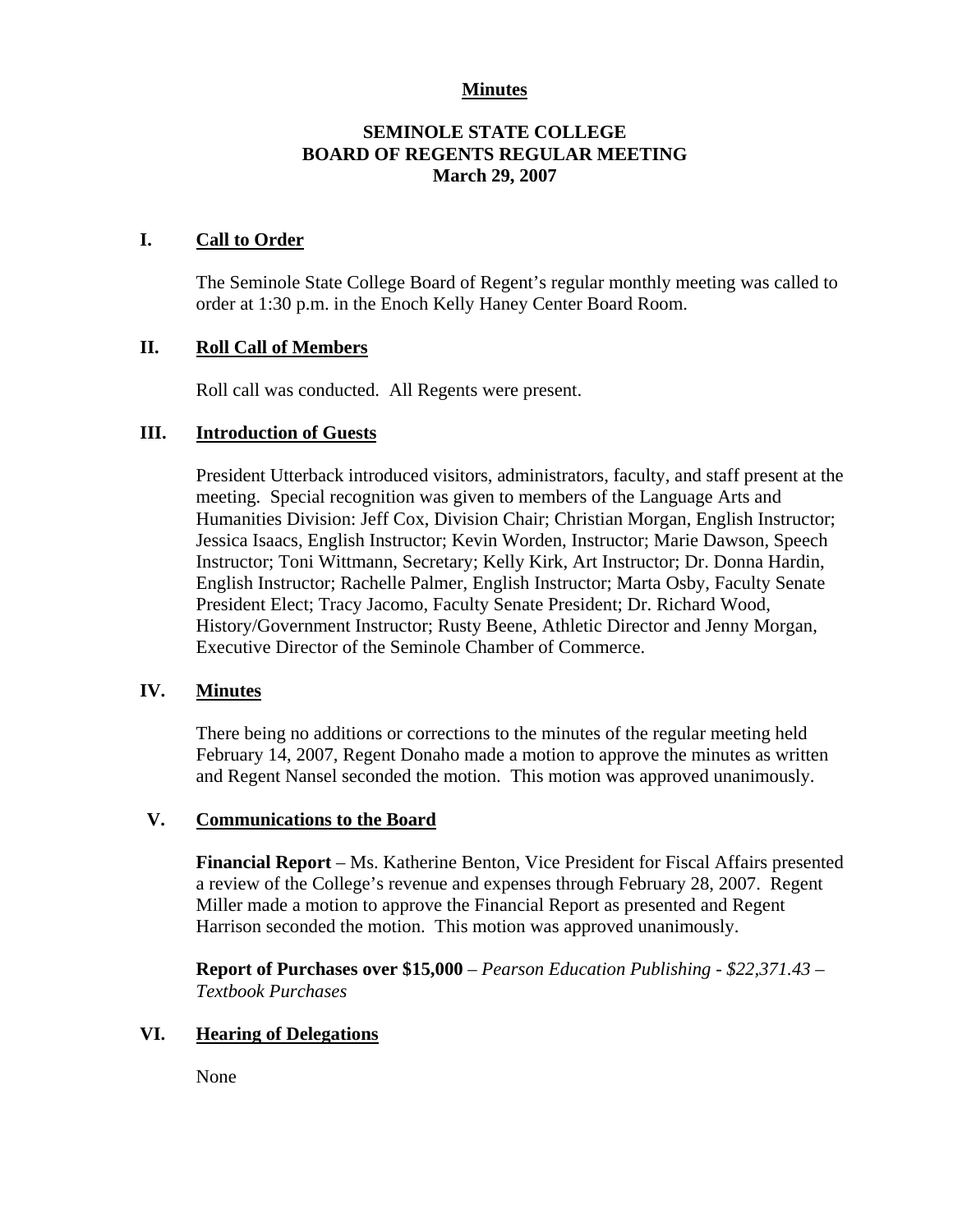Minutes SSC Board of Regents Regular Meeting March 29, 2007 Page 2

#### **VII. President's Report**

President Utterback discussed items under the President's Report and the Business portion of the agenda by utilizing a PowerPoint presentation. (See enclosed copy of the PowerPoint presentation)

*Personnel Update* – President Utterback updated the Board on several personnel changes. Edith Cathey has been selected as Director of Bookstore Operations and Tony Yates, Science Instructor, has submitted his resignation.

*Higher Ed Day at the Capital* – President Utterback informed the Board that Higher Education Day at the Capital was very successful. Several legislators attended the luncheon with Seminole State College representatives.

*Basketball Season Recap*– President Utterback updated the Board on the SSC Basketball season. He stated that SSC Belles entered the NJCAA Regional tournament as the top seed and finished the season with a 25-6 record. Seven of the SSC Belles represented ten tribes; Seminole Nation, Anadarko, Wichita, Navajo, Cheyenne, Arapaho, Kiowa, Mississippi, Choctaw, and Chickasaw. The SSC Trojan Basketball team won the Regional championship and placed  $5<sup>th</sup>$  in the NJCAA National tournament. SSC Trojan Robert Jarvis was named to the NJCAA 2007 All-Tournament Team.

*Campus Events*– President Utterback informed the Board of several campus activities and events. Marie Dawson, English Instructor was honored by college athletes as an outstanding faculty member. Four SGA leaders (Justin Huff, Ashley Greene, Patricia Hurlburt and David Neuman) participated in the annual OSGA conference at NSU. Three Seminole State College employees (Donna Chambers, Katherine Benton, and Fred Bunyan) were elected to OACC leadership roles. Michelle Crane and Heather Tapp, Seminole State College students, were honored at the OACC conference as Oklahoma All-Academic Team members. The annual science fair was held on the Seminole State College campus. Congresswoman Mary Fallin visited the College campus on February  $21^{st}$  to speak at the Rotary meeting. The SSC Rural Business and Resources Center hosted a Regional Economic Development Seminar open to the public. Rita Murray spoke about how to "survive and thrive in a multi-generational world." The President gave the Board an update on the campus construction projects. The President also informed the Board that the SSC Educational Foundation's Spring Recognition Banquet will be held on May  $3<sup>rd</sup>$ . Eric Myers, Marilyn Kincade and Ed Smith will be inducted into the Alumni Hall of Fame at this event. President Utterback presented the Board with information about the Seminole State College Capital Campaign 2007-1010 for the construction of the new residence hall. Finally, President Utterback told the Board that commencement will be held at 10 a.m. on Friday, May  $11<sup>th</sup>$  in the Raymond Harber Field House.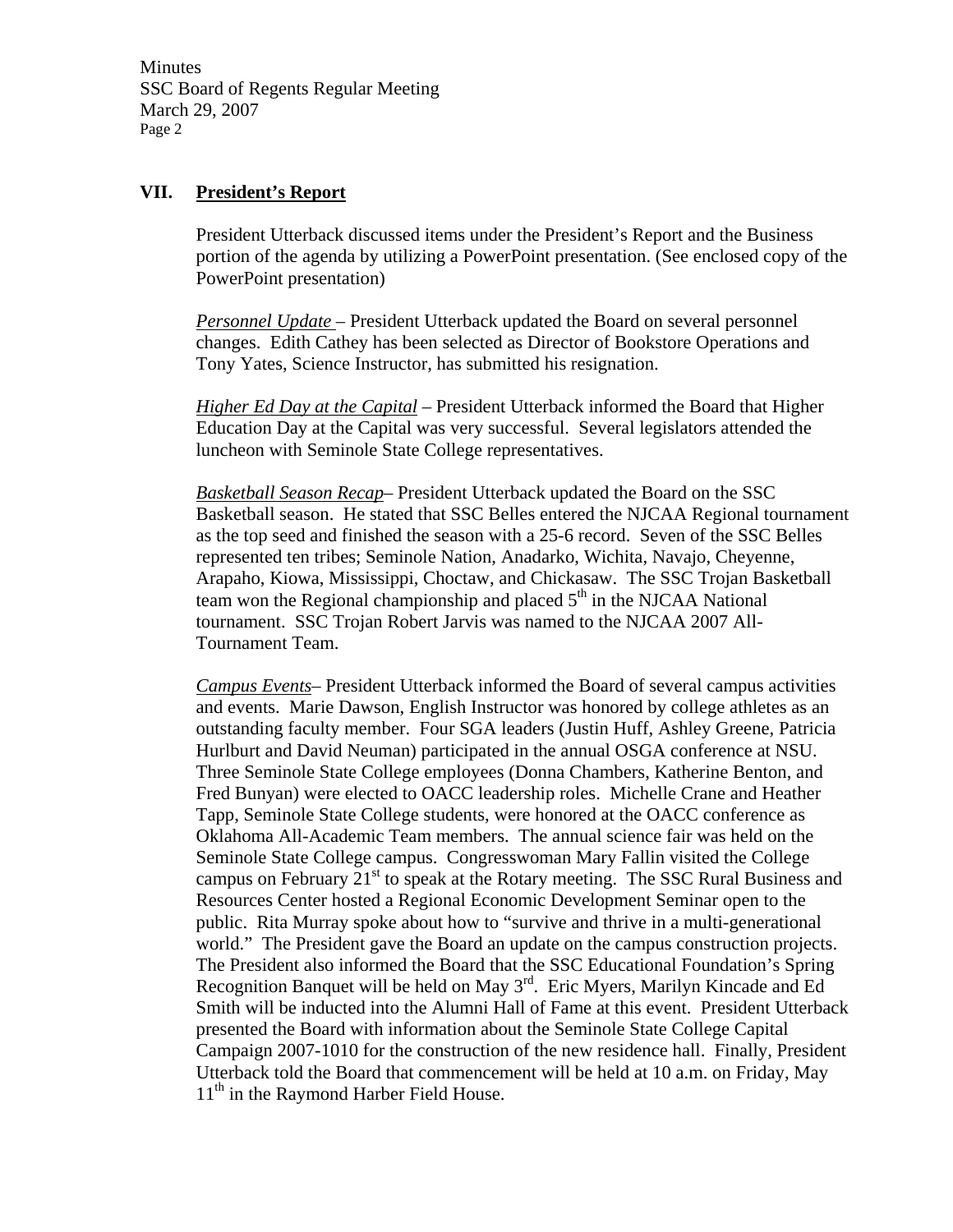Minutes SSC Board of Regents Regular Meeting March 29, 2007 Page 3

## **VIII. Business**

**Recommendation to Enter into Executive Session** – President Utterback recommended entering into executive session to discuss personnel matters. Regent Donaho made a motion to enter into executive session and Regent Harrison seconded this motion. This motion was approved unanimously.

Following the Executive Session, Regent Harrison made a motion to enter into open session and Regent Donaho seconded this motion. This motion was approved unanimously.

**Consideration of Approval to Grant Tenure to Ms. Jessica Isaacs** – President Utterback presented the Board with a copy of the tenure application for Ms. Jessica Isaacs and a letter of recommendation from Dr. Rebecca Kennedy, Vice President for Academic Affairs. President Utterback commended Ms. Isaacs for her dedication to students and recommended approval of her tenure. Regent Flowers made a motion to approve tenure for Ms. Jessica Isaacs and Regent Huser seconded this motion.

**Consideration of Approval to Grant Tenure to Ms. Marta Osby** – President Utterback presented the Board with a copy of the tenure application for Ms. Marta Osby and a letter of recommendation from Dr. Rebecca Kennedy, Vice President for Academic Affairs. President Utterback commended Ms. Osby for her dedication to students and recommended approval of her tenure. Regent Miller made a motion to approve tenure for Ms. Marta Osby and Regent Flowers seconded this motion. This motion was approved unanimously.

**Consideration of Approval to Grant Tenure to Mr. Christian Morgan** – President Utterback presented the Board with a copy of the tenure application for Mr. Christian Morgan and a letter of recommendation from Dr. Rebecca Kennedy, Vice President for Academic Affairs. President Utterback commended Mr. Morgan for his dedication to students and recommended approval of his tenure. Regent Donaho made a motion to approve tenure for Mr. Morgan and Regent Harrison seconded this motion. This motion was approved unanimously.

**Consideration of Approval of Retirement Incentive Program for FY 2007** – President Utterback presented the Board with a copy of the proposed retirement incentive program for FY 2007 and recommended approval. Regent Nansel made a motion to approve the retirement incentive for FY 2007 as presented and Regent Harrison seconded this motion. This motion was approved unanimously.

#### **X. Consent Agenda**